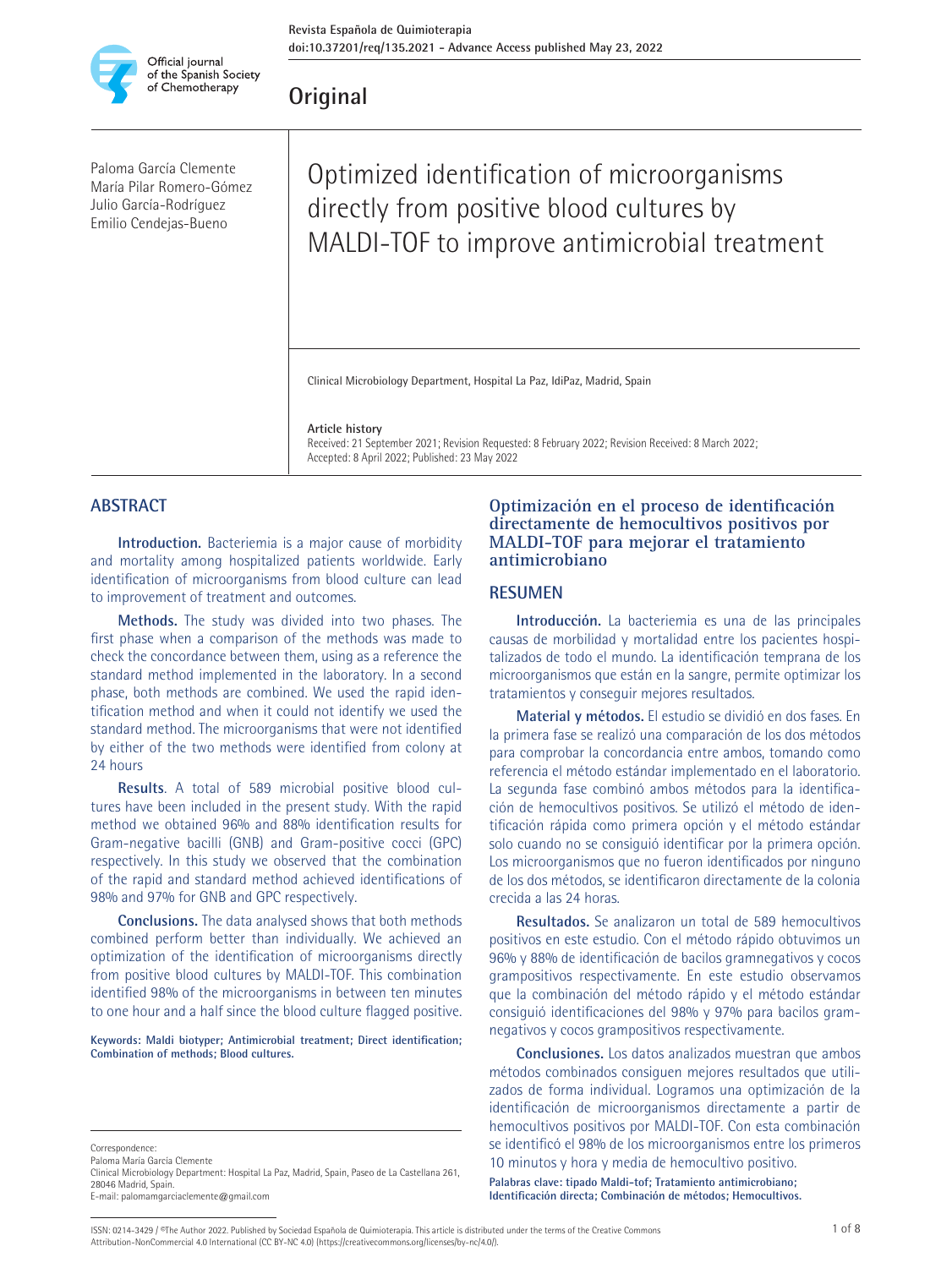P. García Clemente, et al.

## **INTRODUCTION**

Bloodstream infections are a major cause of morbidity and mortality. The possibility of speeding up the identification and results of antimicrobial efficacy on bacteria grown in blood cultures and, the consequent adjustment of the appropriate antibiotic therapy is of paramount importance in patients with sepsis to improve their outcome [1,2].

Presence of microorganisms in bloodstream is a life-threatening situation that requires quick identification and treatment. Pathogen identification is of great importance, enabling adjustment of antibiotic care [3]. In most clinical microbiology laboratories, the traditional method for microbial identification includes sampling of an aliquot from the positive blood culture, subculturing it into solid agars for 18–24 h, and bacterial identification according to biochemical features and antimicrobial efficacy testing. The primary disadvantage of this method is that causative pathogen identification is performed only after colony growth and isolation, which leads to a higher turnaround time [4].

In recent years, direct identification from positive blood cultures has demonstrated reliability and a quicker comparison than MS identification from plate colonies. These methodology has shown over the eighty percent of success in colony's identification in gram negative bacilli and over the sixty five percent in gram positive cocci [5].

These methods also provide quicker turnarounds and combined with molecular and blood culture direct sensibility methods, they can provide a correct identification and measure sensibility to some antimicrobial agents within hours [6-8].

Our objective is to evaluate if the consecutive performance of two direct blood cultures identification methods is more efficient (percentage of direct positive blood cultures identifications) than the use of both methods individually.

## **MATERIAL AND METHODS**

This study was conducted in University Hospital of La Paz in Madrid (Spain), a 1300-bed tertiary academic center that is a key part of the Spanish National Health Service, which supports a mixed urban and peri urban population of approximately 600,000 people nearby Madrid, Spain, with approximately 48,000 hospital admissions/year. Five hundred and eighty-two (582) consecutive positive blood cultures have been included in the present study.

All aerobic, anaerobic and pediatric/aerobic blood culture bottles have been incubated in a BD BACTEC™ FX automated device (Beckton Dickinson, Madrid, Spain) for up to 5 days at 37 °C until they were identified as positive. Samples were evaluated with the Bruker MALDI-biotyper system of Bruker DaltoniK (Bruker Daltonik GmbH, Bremen, Germany). Mass spectra was obtained using a Microflex LT Mass spectrometer (Bruker Daltonik GmbH) and Flex Control software. Bacterial identification was obtained using the MALDI eBiotyper 2.0 software (Bruker Daltonik GmbH). The spectra was calibrated by using *Escherichia coli* ribosomal proteins (Bruker Daltonik GmbH).

We carried out the study over a period of five months (from March 2019 to July 2019) and we divided it into two phases. On the first phase (March 2019 to May 2019), we used for identification a direct blood culture a standard method witch published in the literature [9]. In this first phase we assessed reliability and accuracy in our laboratory of an in-house 10-minute protocol for direct identification method previously validated [10]. We evaluated in parallel this faster and more economic method against our direct blood identification method [9]. On the second stage, we performed consecutively this quick method followed, in the cases in which the identification was not reliable, by the direct blood identification method implemented in our laboratory. Direct identifications have been performed during the routine schedule, so we included in our study every blood culture that tested positive during the morning shift (from 8:00 am to 15:00 pm) and we included one or more blood culture per patient in the study.

The protocols for sample processing used in both methods were followed step by step as they are published [9,10]. A brief description of these methods is following:

Rapid method added 200 µl of blood culture broth to a 1-ml solution of Triton X-100 (Sigma-Aldrich, Lyon, France) at a concentration of 0.1%. The mix was vortexed for 5 second and then centrifuged at 13,000 rpm for 2 min. The supernatant was discarded, and then a further 1 ml of 0.1% Triton X-100 was added before a second cycle of vortexing and centrifugation. The supernatant was removed again and added 20 µl of formic acid to the pellet. We changed this step respect to the original protocol because we found out that the identification was better incorporating 20 µl of acid formic than incorporating only 1,2 µl of acid formic. This mix was centrifuged at 13,000 rpm for 1 min. The supernatant was ready for identification using MALDI-TOF MS.

Standard method centrifuged 4 ml of blood culture at 800 rpm for 5 min. Then the supernatant was centrifuged at 10,000 rpm for 10 min. The pellet was washed once with 1 ml of deionized water. Then, an ethanol/formic acid extraction procedure was applied: the pellet was resuspended in 300 ml of water. 900 ml of absolute ethanol was added and the mixture was centrifuged at 13000 rpm for 2 min. The supernatant was discarded, 20 ml of formic acid (70% v/v) was added to the pellet and mixed thoroughly, 20 ml acetonitrile was added and mixed again. The mixture was centrifuged again at 13000 rpm for 1 min. One microliter of the supernatant was placed onto a spot of the steel target plate (Bruker Daltonik GmbH, Bremen, Germany) and gently mixed with 1 ml of a-cyano-4-hydroxy-cinnamic acid matrix solution in organic solvent (50% acetonitrile and 2.5% trifluoroacetic acid) and air dried at room temperature.

Identification between both methods has been considered reliable and concordant when bacterial identification was the same and the direct bacterial log (score) cut-offs ranged from 1.5 to 2.5. This range was evaluated by Simon et al [10]. They found the lower confidence score that provided the higher percentage of direct identifications without loss off accuracy.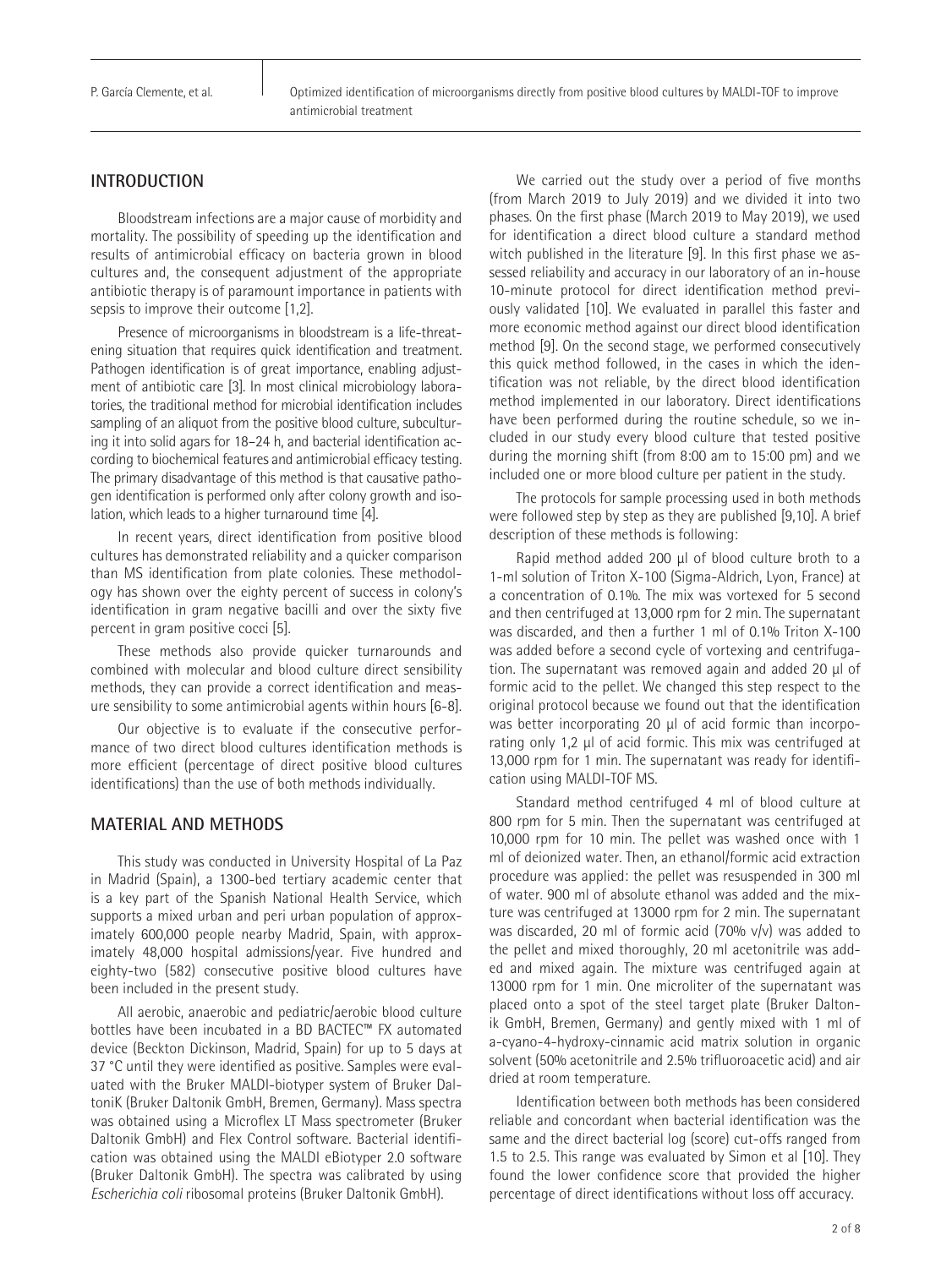Microorganisms Total number of isolates Correct identification by both methods Only identification by rapid method (Simon et al) [10] Only identification by standard method (Romero-Gómez et al) [9] Identification by grown colony *Abiotrophia defectiva* 3 3 *Bacillus cereus* 1 1 *Bacillus licheniformis* 1 1 *Bacteroides fragilis* 2 2 *Brevibacillus parabrevis* 1 1 *Candida albicans* 4 2 2 *Candida lusitaniea* 3 2 1 *Candida parapsilosis* 1 1 *Candida tropicalis* 3 2 1 *Capnoctyophaga sputigena* 1 1 *Citrobacter* sp 1 1 *Corynebacterium afermentans* 1 1 *Cutibacterium acnes* 1 1 *Enterobacter cloacae* 2 2 *Enterobacter kobeiI* 1 1 *Enterococcus casseliflavus* 1 0 1 **Enterococcus faecalis** 17 16 *Enterococcus faecium* 3 3 *Escherichia coli* 74 72 2 *Gemella haemolysans* 1 1 *Hafnia alvei* 1 1 *Klebsiella aerogenes* 1 1 *Klebsiella oxytoca* 7 6 1 *Klebsiella pneumoniae* 14 14 *Kodamaea ohmeri* 1 1 *Listeria innocua* 2 2 *Listeria* sp 1 1 *Micrococcus luteus* 2 2 *Moraxella catarrhalis* 1 1 *Moraxella nonliquefaciens* 2 0 2 *Morganella morganiiI* 1 1 *Proteus mirabilis* 1 1 *Pseudomonas aeruginosa* 12 12 *Pseudomonas putida* 1 1 *Rothia dentocariosa* 1 1 *Rpthia mucilaginosa* 1 1 *Salmonella* sp 4 3 1 *Serratia liquefaciens* 3 3 *Serratia marcescens* 6 6 *Staphylococcus aureus* 25 18 6 1 *Staphylococcus capitis* 7 5 2 *Staphylococcus caprae* 2 2 *Staphylococcus epidermidis* 84 66 7 7 4 *Staphylococcus haemolyticus* 12 9 1 2 *Staphylococcus hominis* 23 19 2 2 *Staphylococcus pettenkoferi* 2 2 **Table 1 Distribution of identifications during phase one**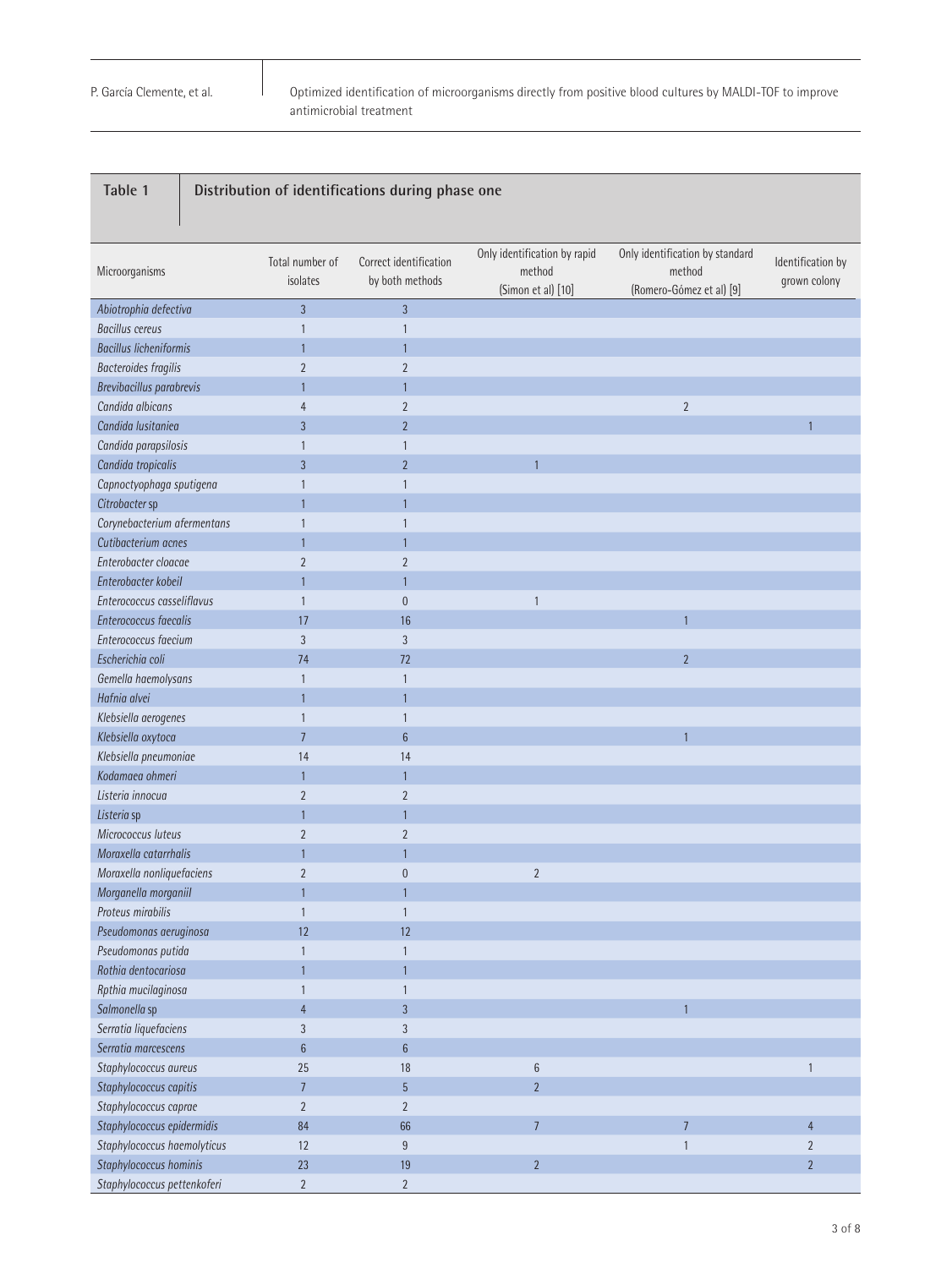#### **Table 1 Distribution of identifications during phase one (cont.)**

| Microorganisms                         | Total number of<br>isolates | Correct identification<br>by both methods | Only identification by rapid<br>method<br>(Simon et al) [10] | Only identification by<br>standard method<br>(Romero-Gómez et al) [9] | Identification by<br>grown colony |
|----------------------------------------|-----------------------------|-------------------------------------------|--------------------------------------------------------------|-----------------------------------------------------------------------|-----------------------------------|
| Staphylococcus pseudointermedius       |                             | $\mathbf{0}$                              |                                                              |                                                                       |                                   |
| Staphylococcus schleiferi              |                             |                                           |                                                              |                                                                       |                                   |
| Staphylococcus warneri                 |                             |                                           |                                                              |                                                                       |                                   |
| Stenotrophomonas maltophilia           | $\overline{2}$              |                                           |                                                              |                                                                       |                                   |
| Streptococcus alactolyticus            |                             | $\theta$                                  |                                                              |                                                                       |                                   |
| Streptococcus anginosus                | 4                           | $\overline{2}$                            |                                                              | $\overline{2}$                                                        |                                   |
| Streptococcus dysgalactiae             | 5                           | 3                                         |                                                              | $\overline{2}$                                                        |                                   |
| Streptococcus gallolyticus             |                             | $\theta$                                  |                                                              |                                                                       |                                   |
| Streptococcus gordonii                 | $\overline{2}$              | $\mathbf{0}$                              |                                                              | $\overline{2}$                                                        |                                   |
| Streptococcus equi                     |                             | $\overline{0}$                            |                                                              |                                                                       |                                   |
| Streptococcus oralis/mitis/pneumonieae | 14                          | 11                                        |                                                              |                                                                       | $\overline{2}$                    |
| Streptococcus parasanginis             | $\overline{2}$              | $\overline{2}$                            |                                                              |                                                                       |                                   |
| Streptococcus salivarius               | $\overline{2}$              | $\overline{2}$                            |                                                              |                                                                       |                                   |
| Trichosporon asahii                    | $\overline{\phantom{a}}$    | $\overline{2}$                            |                                                              |                                                                       |                                   |
|                                        | 378                         | 319                                       | 24                                                           | 23                                                                    | 12                                |

| Table 2                         | Microorganisms with discordance between both methods |                                                            |                                |  |  |  |
|---------------------------------|------------------------------------------------------|------------------------------------------------------------|--------------------------------|--|--|--|
| Rapid method (Simon et al) [10] |                                                      | Standard method (Romero-Gómez et al) [9]                   | Identification by grown colony |  |  |  |
| Staphylococcus capitis          |                                                      | Staphylococcus haemolyticus<br>Staphylococcus haemolyticus |                                |  |  |  |
| Streptococcus alactolyticus     |                                                      | Streptococcus gallolyticus                                 | Streptococcus gallolyticus     |  |  |  |
| Staphylococcus pseudintermedius |                                                      | Candida albicans<br>Candida albicans                       |                                |  |  |  |

## **RESULTS**

A total pf 582 samples from 499 patients were applied over a five-month period. The period was divided in two phases. The first phase included 382 samples. 378 were monomicrobial, of which 225 (58%) contained Gram-positive organisms and 141 (37%) contained Gram-negative organisms. Four samples from mixed and sterile cultures (false positive blood cultures) were excluded from the study. The second phase included 200 samples. 193 were monomicrobial, of which 115 (59%) contained Gram-positive and 78 (40%) contained Gram-negative organisms. Seven samples from mixed and sterile cultures (false positive blood cultures) were excluded from the study too**.** During the first phase, both methods were compared, obtaining the results presented in Table 1. Identification percentages observed for rapid method and standard method were very similar, 90.74% and 90.47% respectively. Combining the results from both methods, we achieved an identification of the 96.82% (366). Only 12 microorganisms remained unidentified and they had to be identified from the

grown colony. We only observed three discrepancies between both methods (Table 2). Final identification was performed from the grown colony. During the second phase we checked the identification percentage by performing consecutively both methods. We performed in the first place rapid method (the Simon *et al*. method) to reduce processing time. We observed a 98% of correct microorganisms identifications in less than one hour and a half since blood culture was identified as positive (Table 3).

## **DISCUSSION**

Bloodstream infections are major cause of morbidity and mortality among hospitalized patients worldwide. Early identification of microorganisms from blood culture can facilitate earlier optimization of treatment [11]. The goal of integrating quicker diagnostic microbiology laboratory techniques (ie, pathogen identification and sensibility testing) with antimicrobial stewardship practices is to improve outcomes among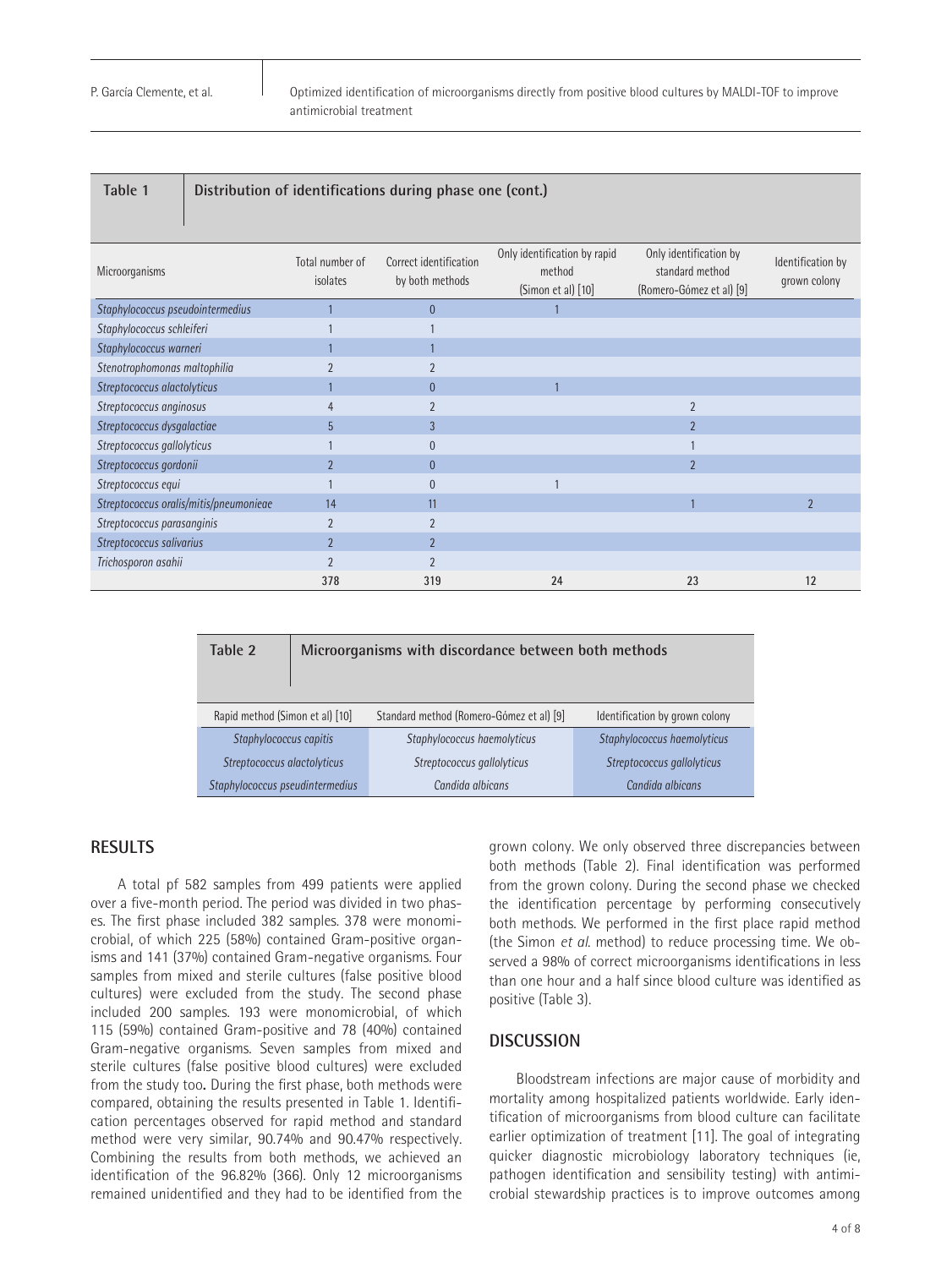Optimized identification of microorganisms directly from positive blood cultures by MALDI-TOF to improve antimicrobial treatment

| Table 3<br>Distribution of identifications during phase two |                   |                                 |                                          |                |  |
|-------------------------------------------------------------|-------------------|---------------------------------|------------------------------------------|----------------|--|
| Microorganisms                                              | Total             | Rapid method (Simon et al) [10] | Standard method (Romero-Gomez et al) [9] | Id from colony |  |
| Achromobacter xylosoxidans                                  | $\mathbf{1}$      | 1                               |                                          |                |  |
| Acinetobacter baumannii                                     | 1                 | 1                               |                                          |                |  |
| Acinetobacter pittii                                        | 1                 |                                 |                                          |                |  |
| Candida tropicalis                                          | $\mathbf{1}$      | 1                               |                                          |                |  |
| Citrobacter freundii                                        | $\mathbf{1}$      | 1                               |                                          |                |  |
| Clostridium ramosus                                         | 1                 |                                 |                                          |                |  |
| Corynebacterium striatum                                    | 1                 |                                 |                                          |                |  |
| Cutibacterium acnes                                         | $\mathbf{1}$      | 1                               |                                          |                |  |
| Enterobacter cancerogenus                                   | $\mathbf{1}$      | 1                               |                                          |                |  |
| Enterobacter cloacae                                        | 4                 | $\overline{2}$                  | 1                                        | $\mathbf{1}$   |  |
| Enterobacter hormaechei                                     | $\mathbf{1}$      | 1                               |                                          |                |  |
| Enterobacter kobei                                          | $\overline{4}$    | 4                               |                                          |                |  |
| Enterococcus faecalis                                       | $6\phantom{.}6$   | $6\phantom{.}6$                 |                                          |                |  |
| Enterococcus faecium                                        | $\mathbf{1}$      | $\mathbf{1}$                    |                                          |                |  |
| Escherichia coli                                            | 29                | 29                              |                                          |                |  |
| Gardnerella vaginalis                                       | $\mathbf{1}$      | 1                               |                                          |                |  |
| Haemophilus influenzae                                      | $\overline{2}$    | $\overline{2}$                  |                                          |                |  |
| Haemophilus parainfluenzae                                  | 4                 | $\overline{3}$                  | 1                                        |                |  |
| Klebsiella oxytoca                                          | $\mathbf{1}$      | 1                               |                                          |                |  |
| Klebsiella pneumoniae                                       | 13                | 13                              |                                          |                |  |
| Proteus mirabilis                                           | 5                 | 5                               |                                          |                |  |
| Pseudomonas aeruginosa                                      | 6                 | 6                               |                                          |                |  |
| Rothia dentocariosa                                         | $\mathbf{1}$      | 1                               |                                          |                |  |
| Serratia marcescens                                         | $\overline{2}$    | $\overline{2}$                  |                                          |                |  |
| Staphylococcus aureus                                       | 21                | 21                              |                                          |                |  |
| Staphylococcus epidermidis                                  | 34                | 29                              | 4                                        | 1              |  |
| Staphylococcus haemolyticus                                 | 10                | $\overline{7}$                  | 2                                        |                |  |
| Staphylococcus hominis                                      | 23                | 22                              |                                          | $\mathbf{1}$   |  |
| Staphylococcus lugdunensis                                  | $\mathbf{1}$      | $\mathbf{1}$                    |                                          |                |  |
| Staphylococcus simulans<br>$\mathbf{1}$                     |                   | 1                               |                                          |                |  |
| Streptococcus constellatus<br>$\overline{3}$                |                   | $\mathfrak{Z}$                  |                                          |                |  |
| Streptococcus gordonii                                      | $\mathbf{1}$<br>1 |                                 |                                          |                |  |
| Streptococcus oralis/mitis/pneumoniae                       | $\overline{2}$    | $\overline{2}$                  |                                          |                |  |
| Streptococcus pyogenes                                      | 5                 | 5                               |                                          |                |  |
| Streptococcus salivarius                                    | $\mathbf{1}$      | $\mathbf{1}$                    |                                          |                |  |
| Streptococcus sanguinis                                     | 1                 | 1                               |                                          |                |  |
| Veillonella rogosae                                         | $\mathbf{1}$      | 1                               |                                          |                |  |
|                                                             | 193               | 181                             | $\, 8$                                   | $\overline{4}$ |  |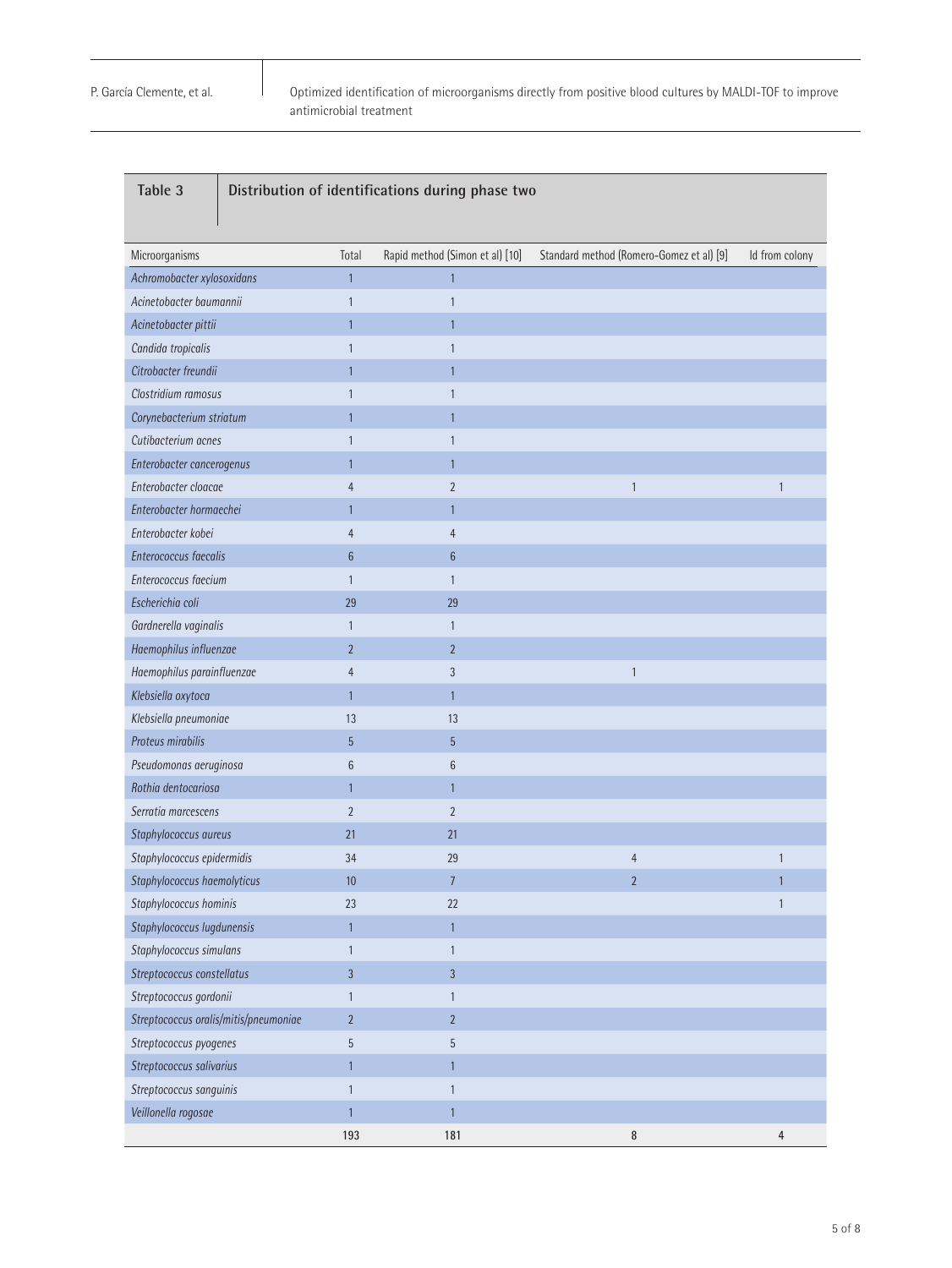| Table 4                       | Comparison of the percentages of identification between the different protocols described in<br>the bibliography. |       |       |                       |                                  |                         |
|-------------------------------|-------------------------------------------------------------------------------------------------------------------|-------|-------|-----------------------|----------------------------------|-------------------------|
|                               |                                                                                                                   | GNB   | GPC   | Staphylococcus aureus | Coagulase-negative staphylococci | Processing time minutes |
| <b>Combination of methods</b> |                                                                                                                   | 98,68 | 97,25 | 100                   | 100                              | <60                     |
| Simon et al. 2019 [10]        |                                                                                                                   | 90,5  | 75,6  | 94,9                  | 75,5                             | 10 <sup>1</sup>         |
| Romero-Gomez et al. 2012 [9]  |                                                                                                                   | 97,7  | 97,84 | 75,8                  | 63,3                             | 60                      |
| Yuan Y. et al. 2020 [22]      |                                                                                                                   | 91,5  | 88,3  | 95,7                  | N                                | 30                      |
| Azrad et al. 2019 [4]         |                                                                                                                   | 95    | 92    | 100                   | 93                               | 15                      |
| McIver et al. 2018 [15]       |                                                                                                                   | 91,1  | 82    | N                     | 93                               | 10 <sup>10</sup>        |
| Lin Jung-Fu et al. 2018 [16]  |                                                                                                                   | 85    | 78,2  | 88,2                  | N                                | 10 <sup>°</sup>         |
| Zhou et al. 2017 [17]         |                                                                                                                   | 92,8  | 82,4  | 100                   | 95,7                             | 60                      |
| Barninis et al. 2016 [18]     |                                                                                                                   | 97,5  | 96,1  | 94,11                 | 98                               | 60                      |
| Jakovljev et al. 2015 [19]    |                                                                                                                   | 91    | 74,4  | 100                   | 57,14                            | 25                      |
| Monteiro et al. 2015 [20]     |                                                                                                                   | 99    | 86,3  | 100                   | 80                               | N                       |
| Ferreira et al. 2011 [21]     |                                                                                                                   | 98,3  | 93,9  | 30,6                  | 71,9                             | 50                      |

**GNB: Gram-negative bacilli, GPC: Gram-positive cocci. N: No data**

hospitalized patients. Earlier initiation of active, targeted antimicrobial therapy, informed by quicker identification and susceptibility results, has demonstrated improved patient care outcomes (decreased LOS, decreased mortality) and reduced health care expends in bloodstream infections [12]. For septic patients, delaying the initiation of antimicrobial therapy or choosing an inappropriate antibiotic can considerably worsen their prognosis [13]. With the combination of quicker diagnostic methods, we achieved the identification of 98% of the microorganisms in less than one hour and a half. We have observed an increase in the percentages of identification compared to others published in the literature (Table 4). The combination of two methods increased the percentages of microorganisms´ identification in a global manner. In our study, the biggest increase was observed with the coagulase negative staphylococci with an identification of 100% compared to 75.5% for Simon *et al* [10] and 63.3% for Romero-Gomez *et al* [9]. For *S. aureus* we obtained a percentage of identification of 100%. This allowed us to optimize the molecular diagnosis of methicillin-resistant *Staphylococcus aureus* (MRSA). We are currently performing molecular MRSA test only in confirmed *S. aureus*. Before the implementation of this combination of methods, in suspicion of *S. aureus* infections with no direct blood culture identification, we performed molecular test to anticipate methicillin resistance. This procedure, sometimes reported false methicillin resistance results due to the identification the next day of coagulase negative staphylococci in agar plates.

Another advantage of our combining both methods is the identification of contaminating organisms (coagulase negative staphylococci mainly) from positive blood cultures. This can be beneficial for patient outcomes, drug interactions and adverse events, avoiding unnecessary anti-Gram-positive antibiotic therapy. Early confirmation of contaminated blood cultures is an advantage and can lead to potential de-escalation of antibiotics along with complimentary diagnostic testing and shortening of hospital stay. The correct identification of coagulase negative staphylococci is also an improvement on the neonatal diagnosis of related catheter sepsis and the clinical significance of these isolates [14].

Finally, we would also like to acknowledge the study has some limitations. The first limitation is the direct yeast identifications. We only performed 14 yeasts direct identifications, obtaining an 84% of correct identifications. Due to the low number of isolates, we cannot conclude that this combination of methods is as good as it seems in the case of direct identification of yeasts. The second limitation is the number of isolates identified correctly in the second phase by the Romero *et al*. methodology [9]. We only need to perform this methodology in 8 isolates. This could be due to the technical staff acquired experience performing the Simon *et al*. method [10]. On the other hand, combining results by both methods with the phase one isolates, the 96.82% of the isolates were correctly identified. Therefore, we demonstrated in the whole period of the study, an improvement in direct identification from positive blood cultures combining both methods. Another of the limitations that we observed was the variability of the results depending on the experience of the worker. An example of this was the difficulty in identifying species such *Streptococcus* spp. (*S. anginosus, S. dysgalactiae* and *S. gallolyticus*) during phase one which improved significantly with experience in the technique during phase two. During the study period we did not find any anaerobic microorganisms, which was a limitation when checking the identification of this type of microorganisms.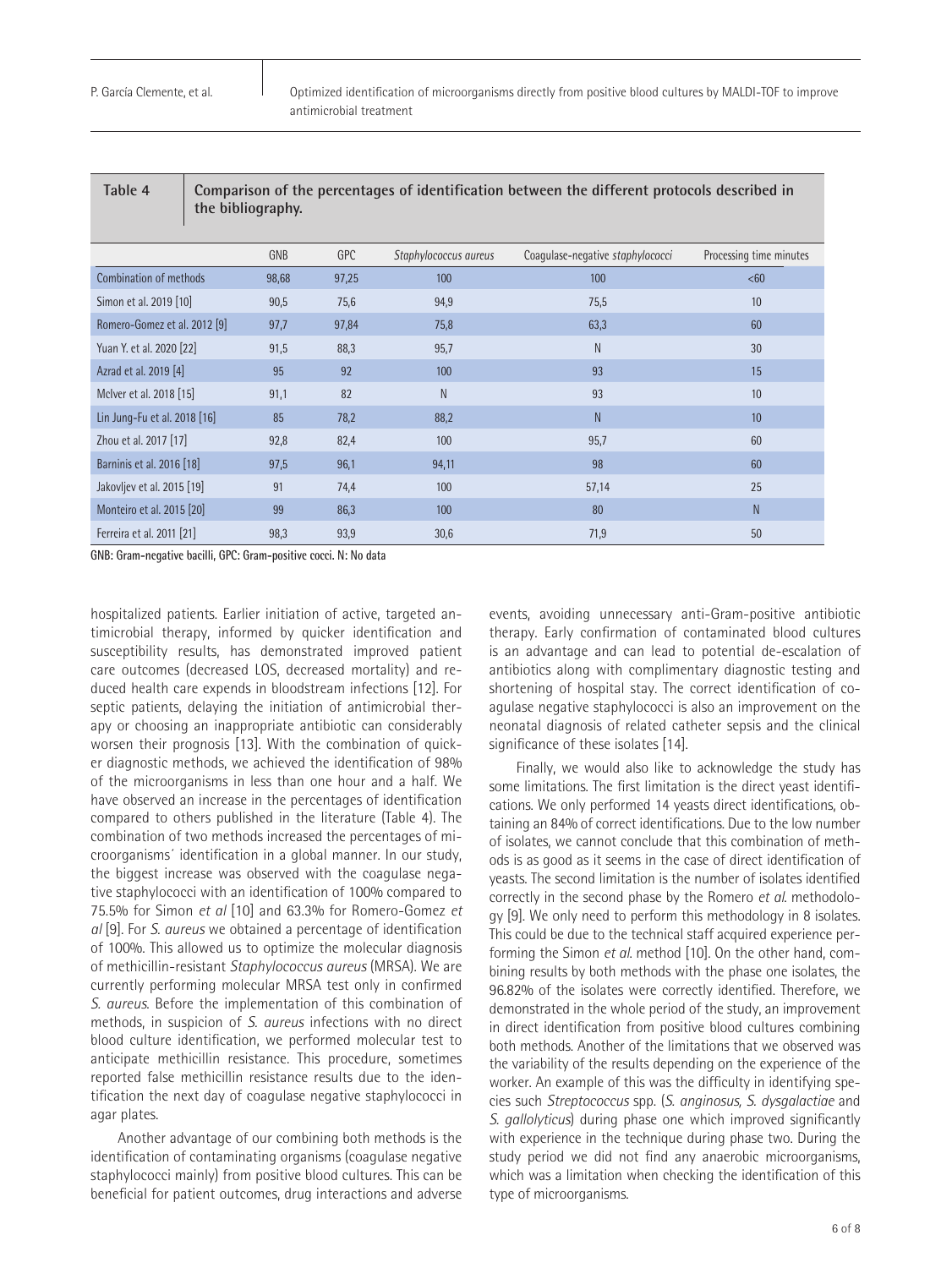P. García Clemente, et al.

Our combination of methods has the advantage of being a quick and easy-to-perform procedure. This combination could provide an alternative approach to improve blood culture management in microbiology laboratories without added labor to the workflow. This provides additional time for the technical staff to devote to other areas within the microbiology laboratory such as quality control, equipment maintenance or research. In conclusion, both methods combined are better than individually. We achieved an optimization of the identification of microorganisms directly from positive blood cultures by MALDI-TOF. This combination identified 98% of the microorganisms in an interval of ten minutes to one hour and a half since the blood culture flagged positive.

This practice allows a reliable and fast identification to make a clinical decision for antimicrobial treatment in bacteremia / sepsis / septic shock, improving the effectiveness of the methods performed individually.

## **FUNDING**

None to declare

# **CONFLICT OF INTEREST**

Authors declare no conflict of interest.

## **REFERENCES**

- 1 Kelley SO. New Technologies for Rapid Bacterial Identification and Antibiotic Resistance Profiling. SLAS Technol 2017;22:113–21. doi:10.1177/2211068216680207.
- 2 Trenholme GM, Kaplan RL, Karakusis PH, Stine T, Fuhrer J, Landau W, et al. Clinical impact of rapid identification and susceptibility testing of bacterial blood culture isolates. J Clin Microbiol 1989;27:1342–5.doi:10.1128/jcm.27.6.1342-1345.1989.
- 3 Paul M, Shani V, Muchtar E, Kariv G, Robenshtok E, Leibovici L. Systematic review and meta-analysis of the efficacy of appropriate empiric antibiotic therapy for sepsis. Antimicrob Agents Chemother 2010;54:4851–63.doi:10.1128/AAC.00627-10.
- Azrad M, Keness Y, Nitzan O, Pastukh N, Tkhawkho L, Freidus V, et al. Cheap and rapid in-house method for direct identification of positive blood cultures by MALDI-TOF MS technology. BMC Infect Dis 2019;19:1–7.doi:10.1186/s12879-019-3709-9.
- 5 Di Gaudio F, Indelicato S, Indelicato S, Tricoli MR, Stampone G, Bongiorno D. Improvement of a rapid direct blood culture microbial identification protocol using MALDI-TOF MS and performance comparison with SepsiTyper kit. J Microbiol Methods 2018;155:1– 7.doi:10.1016/j.mimet.2018.10.015.
- 6 Romero-Gómez MP, Mora-Rillo M, Lázaro-Perona F, Gómez-Gil MR, Mingorance J. Bacteraemia due to meticillin-resistant Staphylococcus aureus carrying the mecC gene in a patient with urothelial carcinoma. J Med Microbiol 2013;62:1914–6.doi:10.1099/ jmm.0.064683-0.
- 7 Boutal H, Vogel A, Bernabeu S, Devilliers K, Creton E, Cotellon G, et

al. A multiplex lateral flow immunoassay for the rapid identification of NDM-, KPC-, IMP- and VIM-type and OXA-48-like carbapenemase-producing Enterobacteriaceae. J Antimicrob Chemother 2018;73:909–15.doi:10.1093/jac/dkx521.

- 8 Romero-Gómez MP, Cendejas-Bueno E, García Rodriguez J, Mingorance J. Impact of rapid diagnosis of Staphylococcus aureus bacteremia from positive blood cultures on patient management. Eur J Clin Microbiol Infect Dis 2017;36:2469–73.doi:10.1007/ s10096-017-3086-5.
- 9 Romero-Gómez MP, Gómez-Gil R, Paño-Pardo JR, Mingorance J. Identification and susceptibility testing of microorganism by direct inoculation from positive blood culture bottles by combining MALDI-TOF and Vitek-2 Compact is rapid and effective. J Infect 2012;65:513–20.doi:10.1016/j.jinf.2012.08.013.
- 10 Simon L, Ughetto E, Gaudart A, Degand N, Lotte R, Ruimy R. Direct identification of 80 percent of bacteria from blood culture bottles by matrix-assisted laser desorption ionization-time of flight mass spectrometry using a 10-minute extraction protocol. J Clin Microbiol 2019;57:1–9.doi:10.1128/JCM.01278-18.
- 11 Huang YL, Sun QL, Li JP, Hu YY, Zhou HW, Zhang R. Evaluation of an in-house maldi-tof ms rapid diagnostic method for direct identification of micro-organisms from blood cultures. J Med Microbiol 2019;68:41–7.doi:10.1099/jmm.0.000866.
- 12 Perez KK, Olsen RJ, Musick WL, Cernoch PL, Davis JR, Land GA, et al. Integrating rapid pathogen identification and antimicrobial stewardship significantly decreases hospital costs. Arch Pathol Lab Med 2013;137:1247–54.doi:10.5858/arpa.2012-0651-OA.
- 13 Retamar P, Portillo MM, López-Prieto MD, Rodríguez-López F, De Cueto M, García M V., et al. Impact of inadequate empirical therapy on the mortality of patients with bloodstream infections: A propensity score-based analysis. Antimicrob Agents Chemother 2012;56:472–8.doi:10.1128/AAC.00462-11.
- 14 Marchant EA, Boyce GK, Sadarangani M, Lavoie PM. Neonatal sepsis due to coagulase-negative staphylococci. Clin Dev Immunol 2013;2013.doi:10.1155/2013/586076.
- 15 McIver CJ, Noel Er, Mukerjee C, Tokis S, Taylor P. A simplified and rapid method for the direct identification of microorganisms in positive BacT/ALERT blood culture bottles using MALDI-TOF MS. Pathology 2018;50:676–9.doi:10.1016/j.pathol.2018.03.016.
- 16 Lin JF, Ge MC, Liu TP, Chang SC, Lu JJ. A simple method for rapid microbial identification from positive monomicrobial blood culture bottles through matrix-assisted laser desorption ionization time-of-flight mass spectrometry. J Microbiol Immunol Infect 2018;51:659–65.doi:10.1016/j.jmii.2017.03.005.
- 17 Zhou M, Yang Q, Kudinha T, Sun L, Zhang R, Liu C, et al. An improved in-house MALDI-TOF MS protocol for direct cost-effective identification of pathogens from blood cultures. Front Microbiol 2017;8:1–11.doi:10.3389/fmicb.2017.01824.
- 18 Barnini S, Brucculeri V, Morici P, Ghelardi E, Florio W, Lupetti A. A new rapid method for direct antimicrobial susceptibility testing of bacteria from positive blood cultures. BMC Microbiol 2016;16:1–8. doi:10.1186/s12866-016-0805-5.
- 19 Jakovljev A, Bergh K. Development of a rapid and simplified proto-